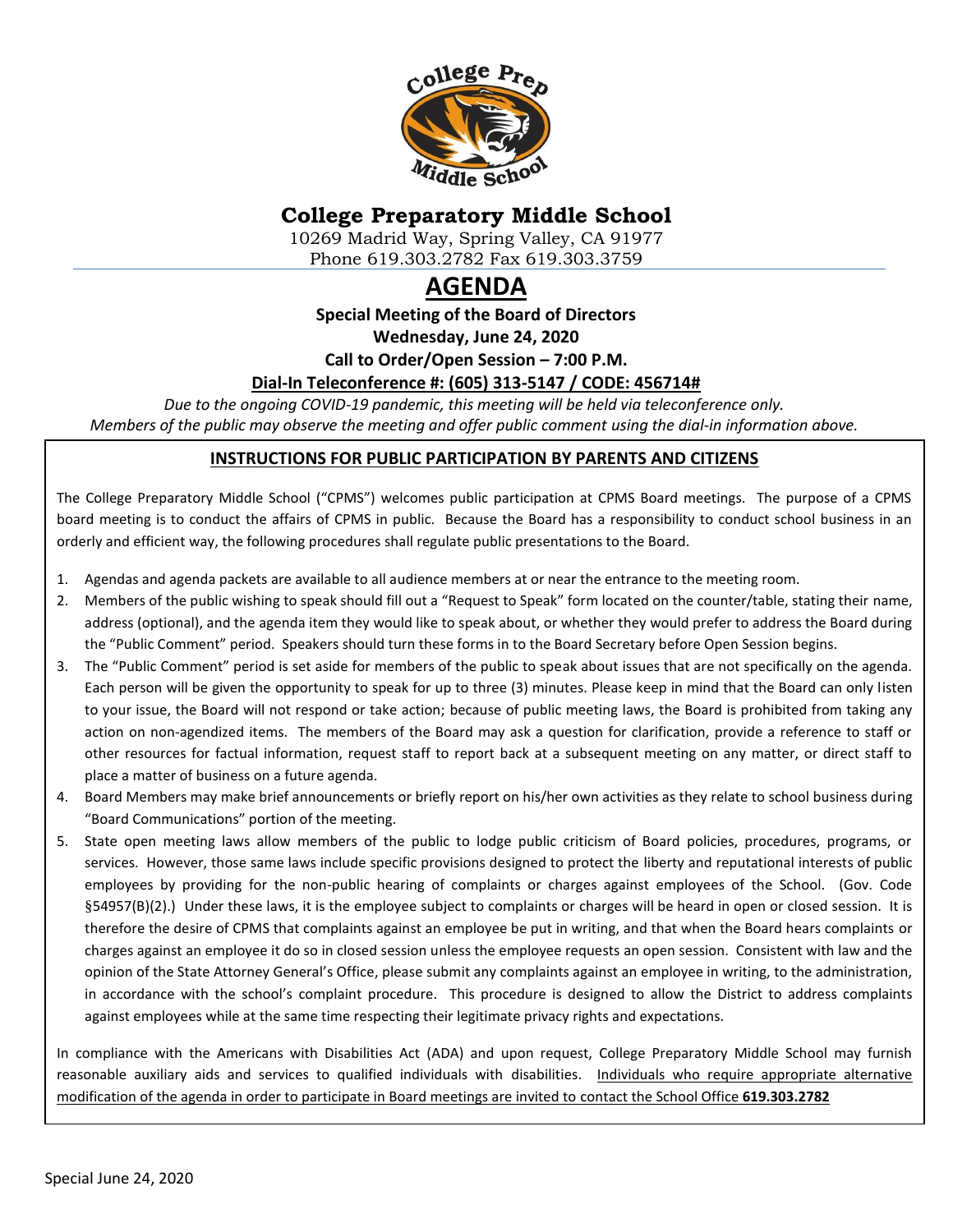## **I. PRELIMINARY**

### **A. Call to Order**

The meeting was called to order by President Meitchik at \_\_\_\_\_ p.m.

#### **B. Roll Call**

|                | Present | Absent | Arrived Late | Departed Early |
|----------------|---------|--------|--------------|----------------|
| Corey Meitchik |         |        |              |                |
| Lisa Dietrich  |         |        |              |                |
| Kathy Kinsella |         |        |              |                |
| Garth Hebbler  |         |        |              |                |

## **C. Pledge of Allegiance**

### **D. Approval of Board Agenda**

| Motion by:   |  |
|--------------|--|
| Seconded by: |  |
| Vote:        |  |

|                | Yes/Aye | No/Nay | Abstain |
|----------------|---------|--------|---------|
| Corey Meitchik |         |        |         |
| Lisa Dietrich  |         |        |         |
| Kathy Kinsella |         |        |         |
| Garth Hebbler  |         |        |         |

## **II. COMMUNICATIONS**

## **A. Non-Agenda Public Comment**

Public comment on items not listed on the Agenda. Maximum time three (3) minutes.

### **B. Board Communications/ Announcements**

Governing Board members make brief announcements or briefly report on his/her own activities as they may relate to school business.